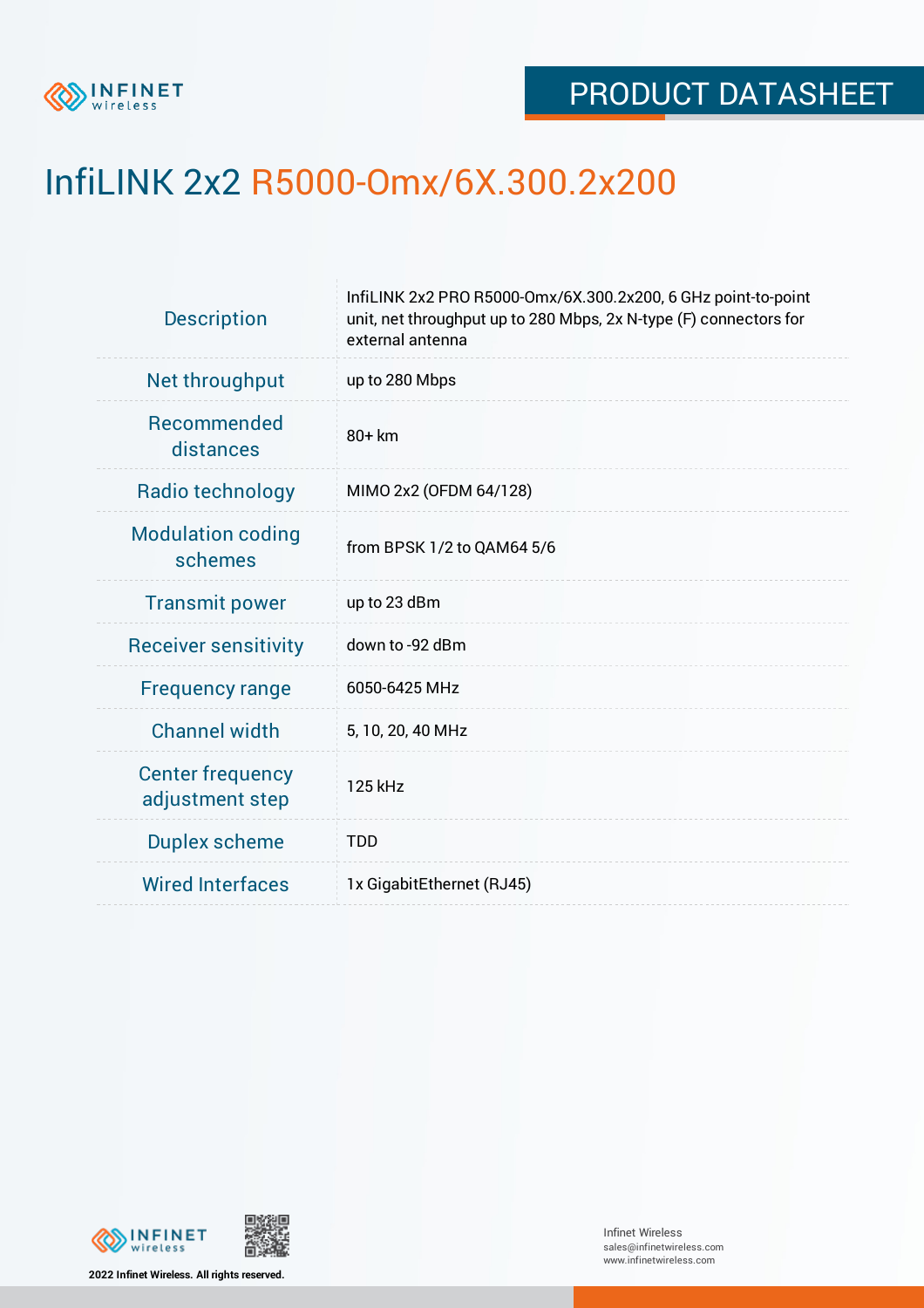

# InfiLINK 2x2 R5000-Omx/6X.300.2x200

| Consumption                | up to 20 W                                                                                                                                                                                                                                                                                                            |                      |                |                 |          |
|----------------------------|-----------------------------------------------------------------------------------------------------------------------------------------------------------------------------------------------------------------------------------------------------------------------------------------------------------------------|----------------------|----------------|-----------------|----------|
| <b>Power options</b>       | 110-240 VAC @ 50/60 Hz, ±4356 VDC                                                                                                                                                                                                                                                                                     |                      |                |                 |          |
| <b>Outdoor Unit (ODU)</b>  | 240 x 240 x 57 mm, 2.2 kg                                                                                                                                                                                                                                                                                             |                      |                |                 |          |
|                            |                                                                                                                                                                                                                                                                                                                       |                      |                |                 |          |
| <b>Part Number Options</b> | Prefix                                                                                                                                                                                                                                                                                                                | Freq.<br><b>Band</b> | <b>Bitrate</b> | Output<br>Power | Capacity |
|                            | R5000-Omx                                                                                                                                                                                                                                                                                                             | 6X                   | 300            | 2x200           | 300      |
| <b>Part Number Example</b> | R5000-Omx/6X.300.2x200                                                                                                                                                                                                                                                                                                |                      |                |                 |          |
| <b>Packing List</b>        | - Outdoor unit R5000-Omx/6X.300.2x200 - 1 pcs.<br>- Power Supply IDU-BS-G - 1 pcs.<br>- Power Cord - 1 pcs.<br>- Connector - 1 pcs.<br>- Standard RJ-45 connector - 1 pcs.<br>- Shielded RJ-45 connector - 1 pcs.<br>- RJ-45 Plug Cap - 1 pcs.<br>- MONT-KIT-85 Mounting kit - 1 pcs.<br>- Quick Start Guide - 1 pcs. |                      |                |                 |          |



**2022 Infinet Wireless. All rights reserved.**

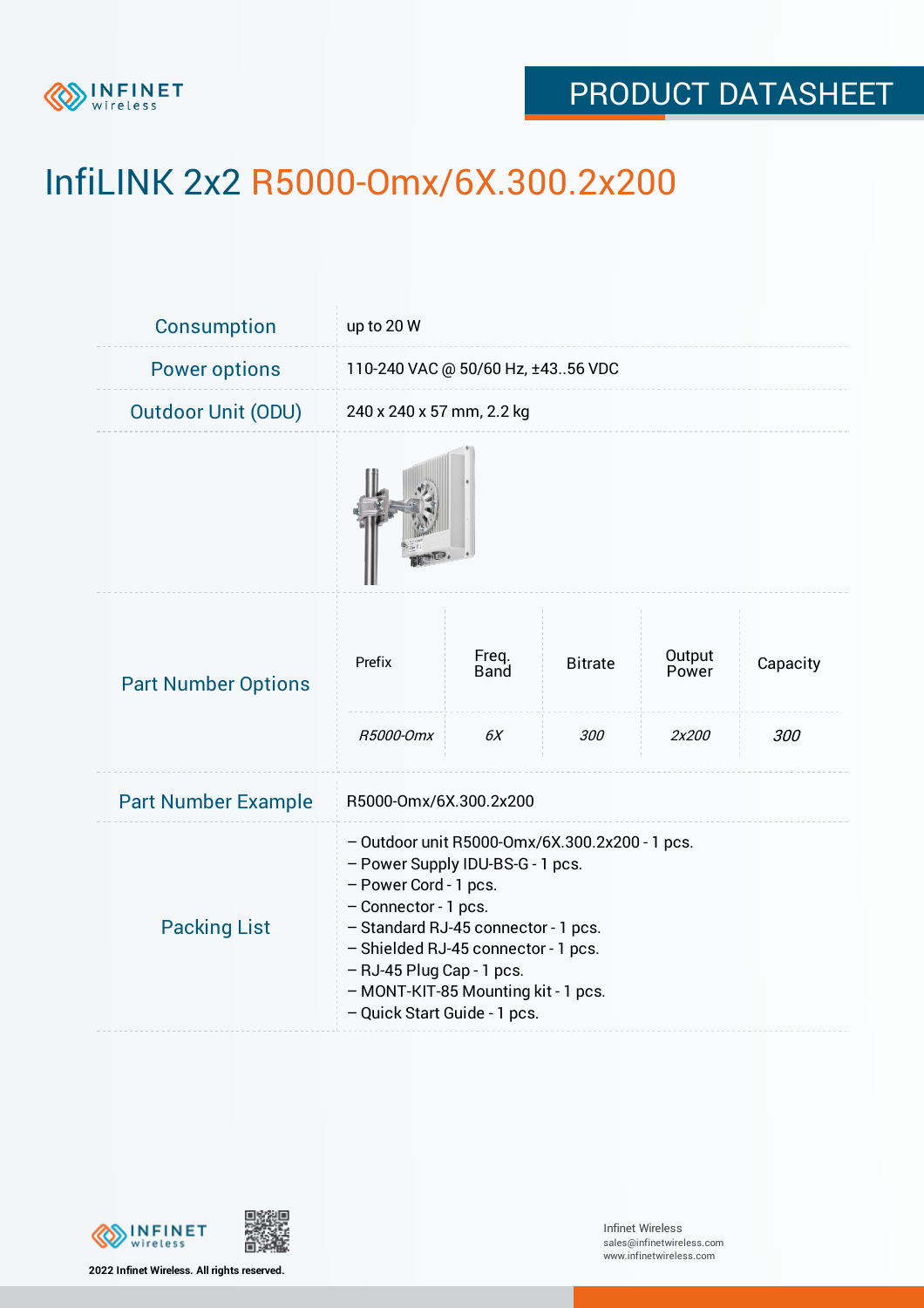

# InfiLINK 2x2 R5000-Omx/6X.300.2x200

### Features

#### **RADIO**

- **Voice/RTP Aware Superpacketing**
- **DFS**
- **Automatic Bitrate Control** Þ
- Þ **Automatic Transmit Power Control**
- ь **TDD synchronization using AUX-ODU-SYNC (excluding Smn/Lmn)**
- **Spectrum Analyzer mode** ۰
- **Channel testing tools** ١

#### **NETWORKING**

- **Ethernet-over-IP and IP-over-IP tunneling**
- Þ **ARP protocol support**
- ۱ **MAC/IP filtering**
- Þ **Full-fledged 2nd layer switch**
- Þ **RIPv2 / OSPFv2 /static routing**
- **L2/L3 Firewall** Þ
- **NAT (multipool, H.323-aware)** Þ
- Þ **DHCP client/server/relay**

#### **MANAGEMENT FEATURES**

- **Various Management Protocols: HTTP, HTTPS, Telnet, SSH, SNMP v1/2c/3 (MIB-II and proprietary MIBs)**
- **Graphical User Interface**
- **LED Indication: power status, wireless and wired link status, signal level**
- **Antenna alignment tool**
- ٠ **Automatic software update**
- **Online monitoring with proprietary EMS InfiMONITOR.**

#### **QUALITY-OF-SERVICE**

- **17 priority queues**
- **IEEE 802.1p support**
- **IP TOS / DiffServ support**
- ٠ **Full voice support**
- **Traffic limiting (absolute, relative, mixed)** ٠
- **Traffic redirection**